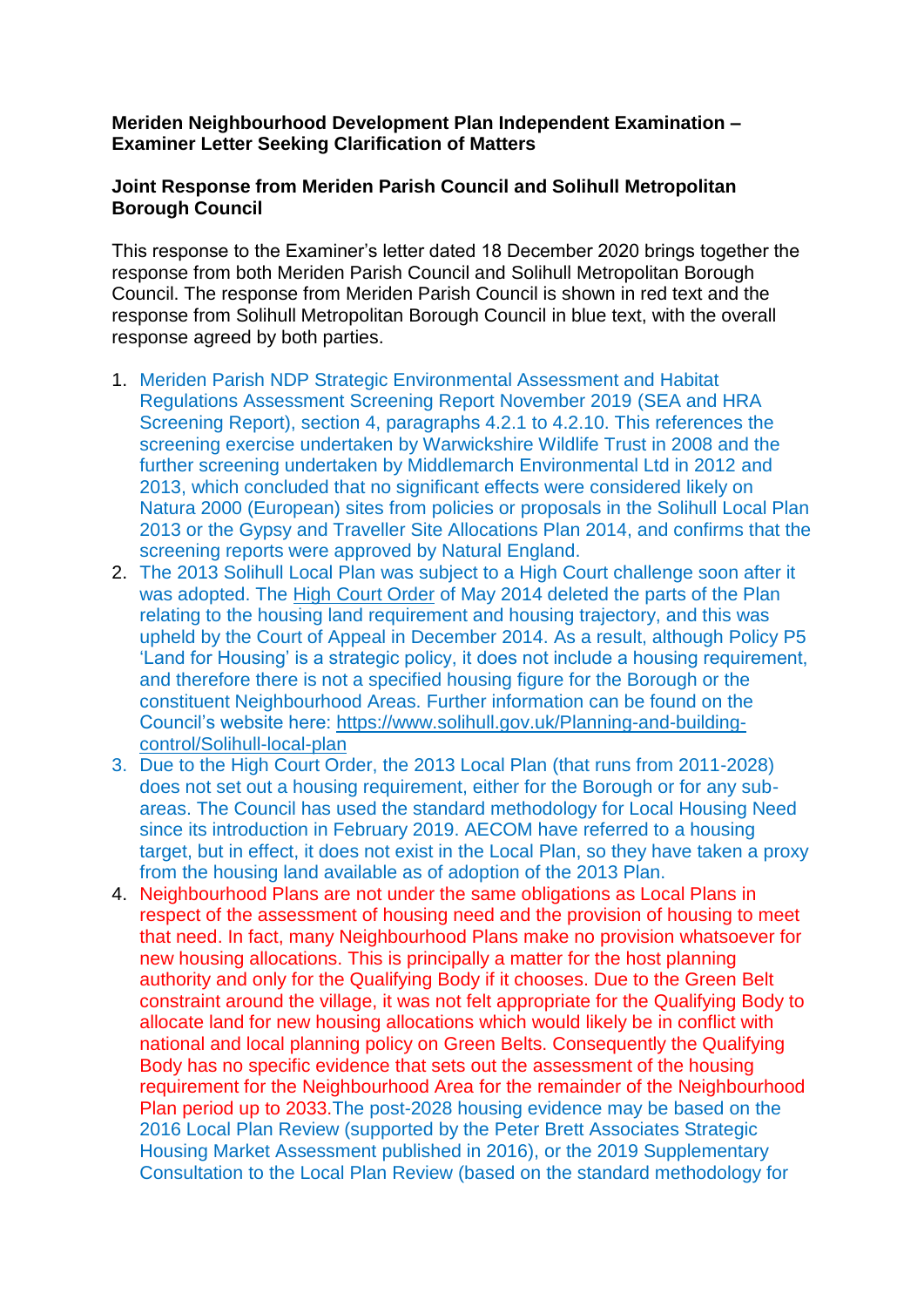Local Housing Need and making allowance for a 2000 contribution to the wider Housing Market Area).

- 5. The Qualifying Body understands the term 'now' to mean at the time of writing the Housing Needs Assessment report. For some reason, the assessment appears to have looked at the period up to 2028 whereas the plan period for the Neighbourhood Plan extends to 2033 to coincide with the Local Plan review timeframe. The implications of excluding the period 2029-33 is that the affordable housing requirement is likely to be slightly higher than the figure of 86. SMBC can provide the latest figures on completions and pipeline.
- 6. Of the figures in paragraph 5.3.1 of the Neighbourhood Plan, one application is not on the SMBC system with that reference (Grand View, Birmingham Road), one application is for 1 unit not 2 (Berryfields Farm), one application has net zero dwellings (Five Oaks), and two applications are not within Meriden Parish (Shirley Lane; and Back Lane). The resultant figures from the table is that 168 dwellings have been permissioned, and 160 of those have been built out between April 2011 and March 2020. Further detailed information is provided in a spreadsheet.
- 7. The Village Boundary outlined in Figure 5 in the NDP follows the existing inset village boundary in the Solihull Local Plan 2013 excluding the draft SMBC housing allocation off Birmingham Road on the western fringe of the village (see separate map, with the Draft Local Plan proposal shown hatched in red). The Village Boundary incorporates the built-up area of Meriden and broadly follows the Green Belt Inset Area boundary as shown on the Proposals Map for the Solihull Local Plan/ Gypsy and Traveller Site Allocations Plan 2014. However, the area south of Mons Avenue/St Laurence Close is excluded as it is not built-up, although it is within the Local Plan Inset Area, whilst the outbuildings to the rear of 118 Fillongley Road are included in the Village Boundary, although in the Green Belt.
- 8. The area designated as 'inset' in the Green Belt is not all within the designated Village Boundary. Proposed LGS12 and 13 are not within the Green Belt because they are within the 'inset' boundary. However, neither of these proposed LGS's are within the existing or proposed Village Boundary. Whittle's Copse and Green off Strawberry Fields are adjacent to the Strawberry Fields development, whereas Mulberry Gardens Public Open Space and Leys Lane Allotments are respectively a much larger local green space and a separate use not associated with any development and together a significant area that is not built-up.
- 9. With the exception of the two areas comprising LGS12 and LGS13, this statement is correct. The Qualifying Body would be happy to include this rider in revised wording for the policy. The two areas set out in 7. above are not consistent with the Green Belt Inset Area boundary. Either the Village Boundary should be altered to conform with the Inset Area boundary, or Policy H1.2 should be amended to recognise that the boundaries are not the same.
- 10.The Qualifying Body would be happy to specifically refer to 'Enabling Development' in addition to the exceptions already included in the policy but this is effectively covered by the exception 'conversion of existing buildings to dwellings'. Additionally, the Qualifying Body would be happy to include the subdivision of existing residential properties in the list of exceptions. Policy H1.3 does not provide any local guidance additional to NPPF paragraph 79 b) c) and d), although b) is covered in Policy BE3.5. NB. Policy H1.3 also covers some of the exceptions to inappropriate development in the Green Belt in NPPF paragraph 145.